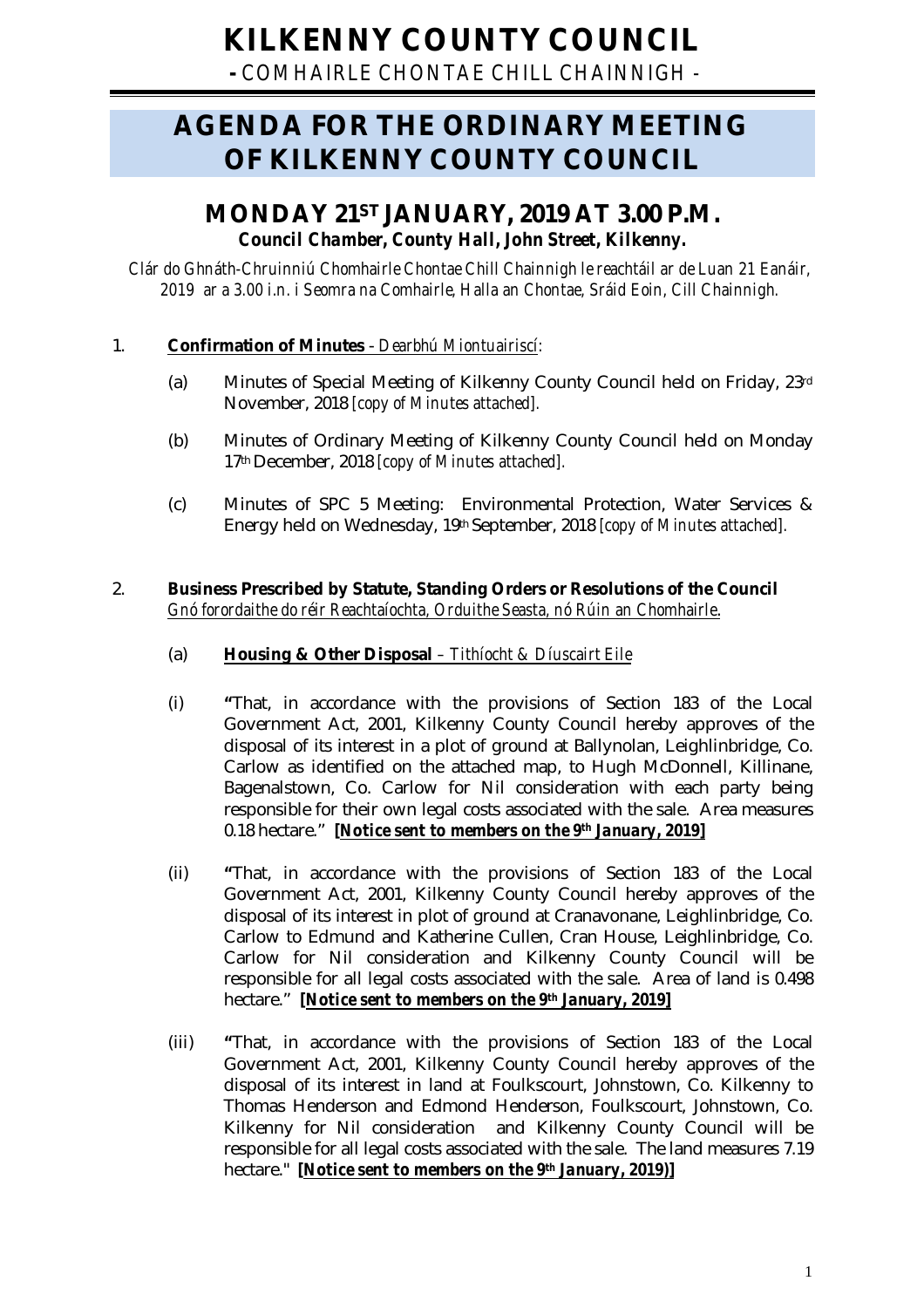## (b) **Planning** *– Pleanail*

- (i) Chief Executive's Report on Submissions received to Draft Local Area Plans for Callan *[Report Attached].*
- (ii) Chief Executive's Report on Submissions received to Draft Local Area Plans for Thomastown *[Report Attached].*
- (iii) Part 8: Amendments to Development at Bolton Callan *[Report Attached].*
- (iv) Part 8: Part 8: Housing at Castlecomer Road, Kilkenny City *[Report Attached].*

## (c) **Community & Culture** - *Pobol Cultúr*

- (i) Nominate Member to LCDC for Kilkenny City West.
- (ii) Approval to LCDC Membership *[Report Attached].*
- (iii) Presentation from Comhairle na Nóg at 4.00 p.m.

## (d) **Corporate Affairs** - *Gnóthaí Corparáideacha*

- (i) Chief Executives Monthly Report *[Report Attached].*
- (ii) Report on Change to the Register of Electors *[Report Attached].*

## 3. **Correspondence** *- Comhfhreagras*

## 4. **Business adjourned from a previous Meeting***- Gnó ar athló ó chruinniúroimhe seo*

## 5. **Fix Dates & Times of Meetings** *- Dátaí agus Amanta do chruinnithe a shocrú:*

- (i) Schedule of Meetings from January, 2019 to April, 2019 *[Attached].*
- (ii) Fix date for March Monthly Meeting.
- (iii) Fix date for Workshop for RSES.

## 6. **Consideration of Reports & Recommendations of Committees of the Council***-Plé ar Thuairiscí agus Moltaí ó Choistí an Comhairle:*

(i) Report of SPC 5: Environmental Protection, Water Services & Energy held on Wednesday, 19th September, 2018 *[copy of Report attached].*

## 7. **Other Business set forth in the Notice convening the Meeting –** *Gnó Eile romhainn i bhFógra reachtála an Chruinnithe*

## 8. **Education & Training***– Oideachas agus Oiliúint*

(i) Conferences – Request for approval to attend as per circulated list *[Attached].*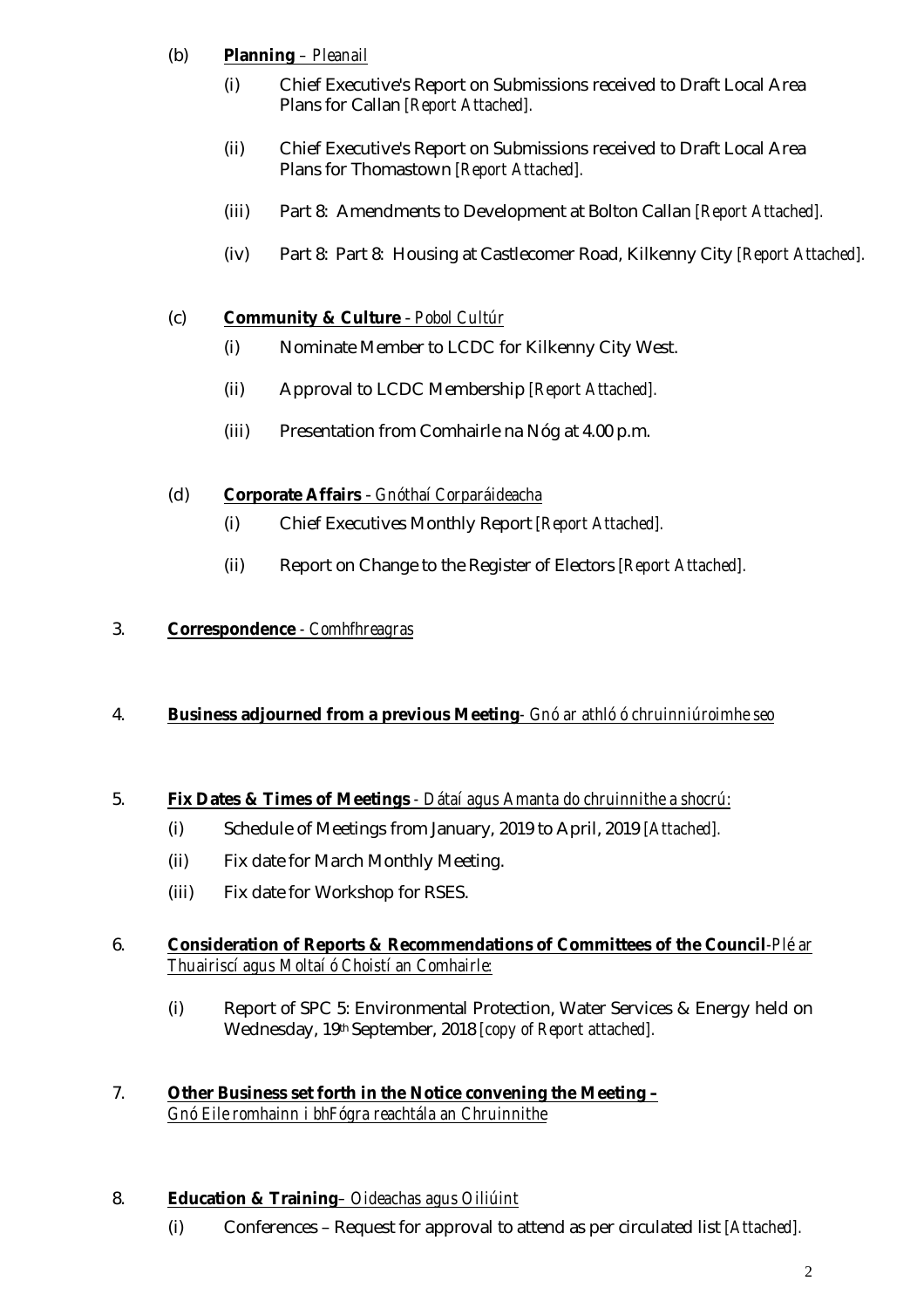#### 9. **Matters Arising from Minutes** - *Gnótha ag éirí as Miontuairiscí*

#### 10. **Any Other Business** - *Aon Ghnó Eile*

(i) Approval to attend St. Patrick's Day Celebration in New York.

#### 11. **Notices of Motion** - *Fógraí Rúin:*

#### **01 (19) Cllr. Fidelis Doherty**

"That Kilkenny County Council, noting the recent Cervical Check Scandal, calls upon the Minister for Health, Simon Harris, and An Taoiseach, to acknowledge, support and respond in detail to the demands of the Standing 4 Women\* Campaign. These include Legislation and policy on mandatory open disclosure independent of the patient safety bill, provision of a start and end date and full disclosure on the 1800 smears yet to be audited, and the breakdown of the new packages being negotiated laboratories carrying out smear slide analysis including mandatory site audits.''

#### **02 (19) Cllr. Breda Gardner**

"That Kilkenny Council noting the recent Cervical check Scandal, calls upon the Minister for Health and An Taoiseach to acknowledge, support and respond in detail to the demands of the standing4Women Campaign. These include:

Legislation and policy on mandatory open disclosure independent of the Patient Safety Bill. Provision of a start and end date and full disclosure on the 1800 smears yet to be audited and a breakdown of the new packages being negotiated with laboratories carrying out smear slide analysis including mandatory site audits."

#### **03 (19) Cllr. Melissa O'Neill**

"That Kilkenny County Council adopt a policy regarding all sporting funding from all LCDC Council fundings that are given to any sporting organisation to have disability inclusion programmes included as criteria for funding, so funds do not only benefit one club or sport but have a more integrated sports focus which takes into account the wider needs of the community with an emphasis on disability."

#### **04 (19) Cllr. John Brennan, Pat Dunphy, Pat Fitzpatrick, David Kennedy, Andrew McGuinness, Patrick McKee & Malcolm Noonan**

"That Kilkenny County Council should write to the Minister requesting that he support Brian Stanley's Private Members Bill on micro-electricity generation that is currently going through the Dáil."

#### **05 (19) Cllr. Michael McCarthy**

"That Kilkenny County Council alert the public, via the Council's website and in the press and local radio, to the need for adequate "Fire Brigade call out" insurance cover on their houses and business premises."

#### **06 (19) Cllr. Patrick McKee**

"Kilkenny County Council calls on the Minister for Health Simon Harris T.D, to introduce as soon as is possible "safe access zones" around healthcare facilities that are providing for the termination of pregnancies.

Kilkenny County Council believes that "safe access zones" are necessary to protect women against unnecessary distress and anxiety, and indeed harassment, intimidation and bullying when accessing what is a lawful medical service.

Kilkenny County Council acknowledges and respects the right of a citizen to engage in peaceful process, but believes that those engaging in anti-abortion protests in and around healthcare facilities are not engaged in legitimate public protest but rather they are targeting service users and healthcare professionals".